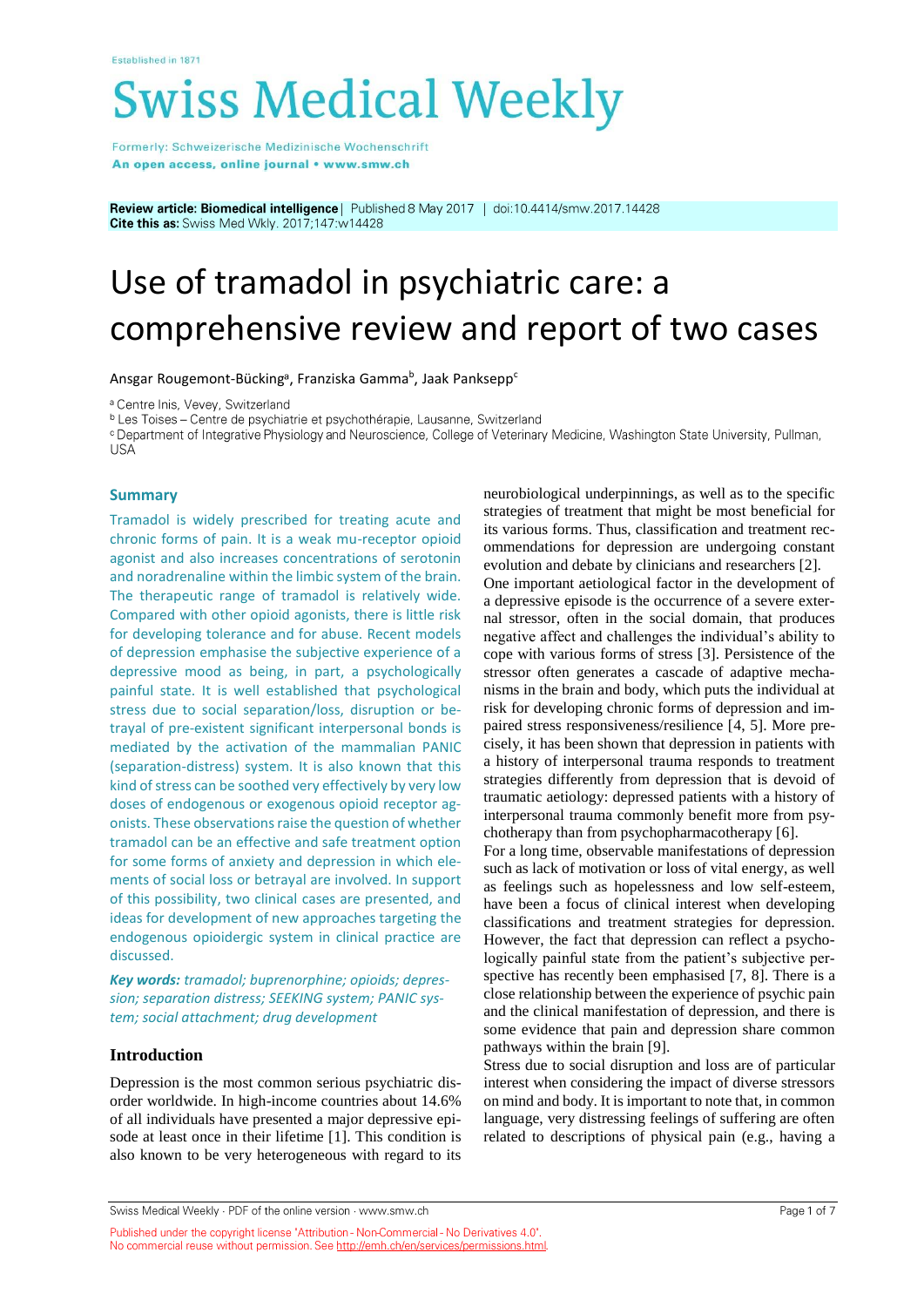"broken heart"). Thus, it was hypothesised that, in mammals, the structure and functioning of the physical pain system, was adapted in brain-mind evolution to promote social bonding [10–13]. Recently, endogenous opioids have been shown to regulate such social affective processes in humans and it is supposed that by reducing the potential harmful consequences of social rejection or exclusion [14, 15]. Furthermore, it has been confirmed that the perception of the pain of social loss is promoted by the same brain regions that mediate the perception of physical pain [16].

One of the most vivid and psychologically painful states known in mammals is called "separation distress". This psychological pain response can be observed in practically all infant mammals that are even briefly separated from their mothers – they promptly begin to cry. Such distress vocalisation in animals can be effectively soothed by the administration of very low doses of opioids that act on mu-opioid receptors [17], which are concentrated in the medial regions of the midbrain and thalamus [18]. This and other observations concerning opiate-mediated expression of both pleasure due to social reward and pain due to loss of social support have been conceptualised in the brain opioid hypothesis of social attachment [19]. In brief, this hypothesis states that the striving for and obtaining of close social bonding and support is one of the most important sources of social motivation and psychological well-being for mammals. This appetitive drive is processed through a brain motivational (appetitive exploration/enthusiasm) network called the SEEKING system, also commonly known as the brain reward system [10, 12, 20]. On the other hand, the loss of social proximity and support from peers is in general perceived as life-threatening. This perception activates a separation distress response that is mediated by another emotional system formally called the PANIC system (partly because this system may also promote panic attacks; for further relevant discussion of concepts and terminology see [11]). This model proposes that the negative affect of depression can often be explained by an imbalance within these two systems: a lack of motivational drive promoted by the SEEKING system, and excessive arousal of psychic pain promoted by the PANIC system. These two affective states can be present simultaneously and are extremely unpleasant for individuals experiencing them.

One psychiatric implication of this view of basic emotions is that sustained, psychologically painful suffering is a primal cause of clinical depression, which has been affirmed in animal models [21]. This has led to the idea of using low doses of opioid agonists for treating forms of depression that are characterised by a high intensity of psychological pain [7, 20].

This idea has a long history in psychiatry. Opioidergic medications, beginning with the opium-containing laudanum, then further developed with synthetically produced variants such as morphine and heroin, have been commonly used, since ancient times and until the middle of the last century, to soothe various forms of affective disorders, many of them corresponding to the psychosomatic complaints and depression of today's world [22, 23]. Eventually their use became restricted in most countries because of the high likelihood of addictive problems. However, the question of whether opiates might be useful for treating depression has continued to be discussed repeatedly in the past 50 years [22, 24–26].

It is known that opiates have a direct effect on depressed mood through direct actions on opioid mu-receptors [27, 28]. In addition, opiates may have an additional antidepressant effect by promoting serotonin release by neurones located in the raphe nucleus [29].

Buprenorphine is an opiate receptor partial agonist that is well established in the treatment of acute pain and opiate addiction because it is relatively safe since its effects on respiratory depression are modest compared with full mu-receptor agonists. It also blocks kappa-receptors which are widely recognised to promote negative affect. Clinical and preclinical data are converging to suggest that its use for treating depression is worth reconsidering [30–35]. However, in most countries the use of buprenorphine is highly regulated. Long-term prescription is only possible if approved by public health authorities. Thus, buprenorphine is unlikely to be accepted in the foreseeable future as an "off label" treatment for depression.

There are alternatives. For instance, tramadol is a synthetically produced, low potency opioid mu-receptor agonist, which is also known to be an inhibitor of the reuptake of the brain monoamines serotonin and noradrenaline. Tramadol is largely prescribed by general practitioners for the treatment of various forms of acute and chronic pain. Its prescription is not as restricted as the prescription of other opioid agonists, such as buprenorphine or oxycodone, and it does not have the reputation of a major substance of abuse, nor is it a desirable substitute for severe opioid drug addiction.

The idea of using tramadol as an antidepressant is not new as there are many animal studies that have demonstrated antidepressant effects [36–38]. Interestingly, there are currently no published randomised controlled trials comparing the efficacy of tramadol with standard antidepressants for treating depression. However, there are a few reports showing its beneficial effects in clinical settings, such as the treatment of refractory major depression [39], post-traumatic stress disorders (PTSD) [40] and severe suicidal ideation [41]. In summary, tramadol needs to be further evaluated for the treatment of depression, as it is short acting, has a large therapeutic range as a weak mu-receptor agonist, has a relatively low risk for inducing neurochemical tolerance, and comparatively low risk for abuse [42–45]. It has been found that tramadol was reported in only 1.5% of 16 775 investigations of prescription-drug diversion. The same study reported that benzodiazepines were involved in 28% of cases of prescription diversion, and hydrocodone and oxycodone, which are other frequently prescribed opiates, in 40% and 20%, respectively [46]. Despite its relatively low abuse

Swiss Medical Weekly · PDF of the online version · www.smw.ch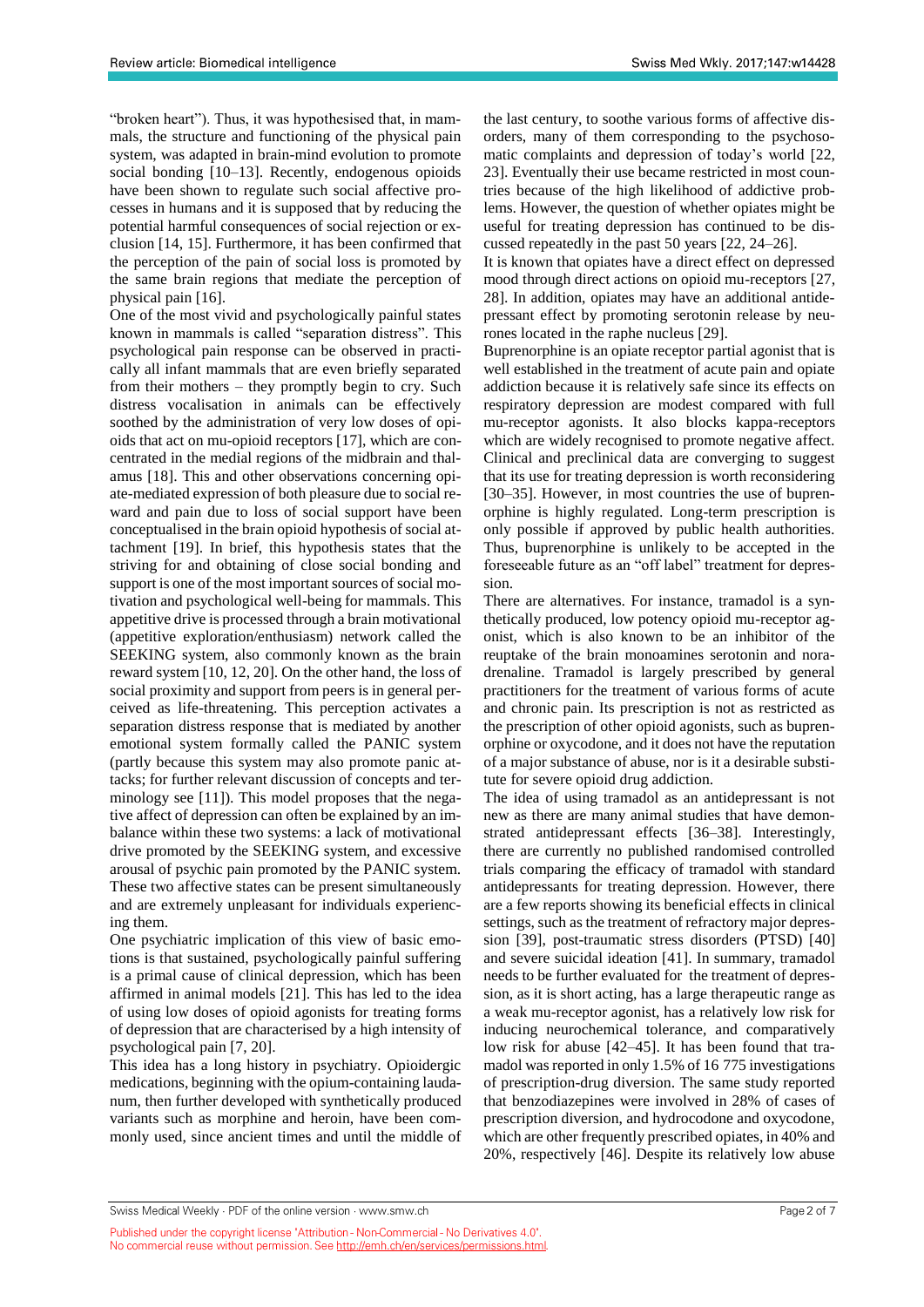potential, tramadol was recently scheduled as a class IV substance in the USA and as a class C schedule 3 drug in the UK.

With regard to the most relevant side effects of tramadol, it is known to lower seizure thresholds, and therefore should not be taken by patients with a history of epilepsy [42]. Following intake of tramadol doses within or above the recommended daily dose range of up to 400 mg, the following intoxication effects have been noted: lethargy (30%), nausea (14%), tachycardia (13%), agitation (10%), seizures (8%), coma (5%), hypertension (5%) and respiratory depression (2%) [44]. However, it is important to note that most of the above side effects occurred while tramadol was taken concomitantly with other medications, drugs or alcohol.

There have been several reports that tramadol, especially when given in conjunction with selective serotonin reuptake inhibitor (SSRI) antidepressants, can contribute to the promotion of a "serotonin syndrome" and patients need to be informed and monitored regarding this potentially life-threatening complication [47]. As the metabolism of the main analgesic derivative of tramadol is catalysed by cytochrome P450 (CYP) 2D6, special attention has to be paid when tramadol is prescribed concomitantly with molecules that inhibit or increase activity of CYP2D6 [48]. Other relevant psychiatric complications related to the use of tramadol are the provocation of manic or psychotic episodes [49–52]. These complications can probably be best explained by the property of tramadol to inhibit synaptic re-uptake of brain monoamines.

Here we report two cases of psychiatric patients who, after having tried many of the typically prescribed medications for depression, wished to keep tramadol as their medication of choice. As the antidepressant effects of tramadol might be explained to a substantial extent by its opioid action to reduce psychological pain, especially of the kind related to social separation, this report emphasises the life histories of the treated patients, with special regard to their social attachments. The patients gave their informed consent to the publication of their case history. The descriptions are slightly modified in order to ensure anonymity.

## **Case 1**

A 42-year-old man was followed-up in a psychiatrist's practice for depression. Besides depressive mood, he presented many PTSD-like symptoms such as frequent traumatic intrusions, hyperexcitability, hypervigilance, nightmares and insomnia. These symptoms arose as a result of a severe conflict at his workplace. Having recently been promoted into a leading position after ten years of employment, he suddenly found himself being massively bullied by his superior and a co-worker. In addition to this stressful situation at work, the man was going through a difficult divorce. His ex-wife was trying to withhold contact with the man's two young children, with whom he was very close. The man was in good

health, practicing endurance sport on a regular basis. There was no significant psychiatric or somatic disease in his medical history. No abuse of alcohol or drugs was reported and the patient was not on any medication. Upon evaluation, a psychiatric medication was proposed, and the patient agreed to take escitalopram at a dosage of 5 mg/d. He noted a clear improvement of his mood, but decided to discontinue the antidepressant prescription after 4 months, wishing not to maintain a daily intake of a psychoactive substance. Bullying at the workplace persisted, as well as court trials concerning the custody of the patient's children. As a consequence, insomnia, traumatic intrusions and depressive mood continued to be the patient's main complaints. Additional treatment with zolpidem, oxazepam, hydroxyzine and quetiapine were introduced, all of which the patient agreed to take in an alternating way and only at night time when needed for sleep facilitation in dosages of 5 mg, 15 mg, 25 mg and 25 mg, respectively. While travelling abroad with his children, the patient suddenly developed severe back pain and was prescribed diclofenac tablets and tramadol aqueous solution during an emergency room visit, in order to control the pain and enable him to continue the journey. When taking tramadol, the patient noted not only a marked reduction of the pain, but also a clear improvement of his mood. Once the lower back pain completely resolved he continued to take tramadol occasionally to benefit from the mood elevating effect of this substance. After discussion with his treating psychiatrist, who was willing to maintain the tramadol prescription, the patient took 15 to 35 mg once or twice a day in accordance with his mood and the day's challenges (e.g., before going to child custody hearings); he took tramadol no more than three days in a row, nor more than five days per week. The mood elevating effect was noticeable after about one hour and lasted for approximately seven hours. For several months the patient continued to treat his depressive mood with tramadol on an "as needed" basis and no longer used the aforementioned sedating agents for insomnia. He was able to negotiate a transfer to another position within the same institution. He also maintained close contact and a good relationship with his children. In short, he was able to re-establish a stable and positive psychosocial environment.

# **Case 2**

A 53-year-old woman had been in treatment with many healthcare professionals and institutions for many years because she suffered from recurrent depressive disorder and intermittent alcohol abuse. As a newborn she lost her family while living in a foreign country; she was brought to Switzerland at the age of two and raised in a foster family. During adolescence she endured long episodes of physical and sexual abuse and started excessive alcohol consumption at the age of 16. She was violently beaten by her husband and lost an eye when she was 33 years old. At various points most of the common antidepressants, such as escitalopram, venlafaxine, mirtazapine,

Swiss Medical Weekly · PDF of the online version · www.smw.ch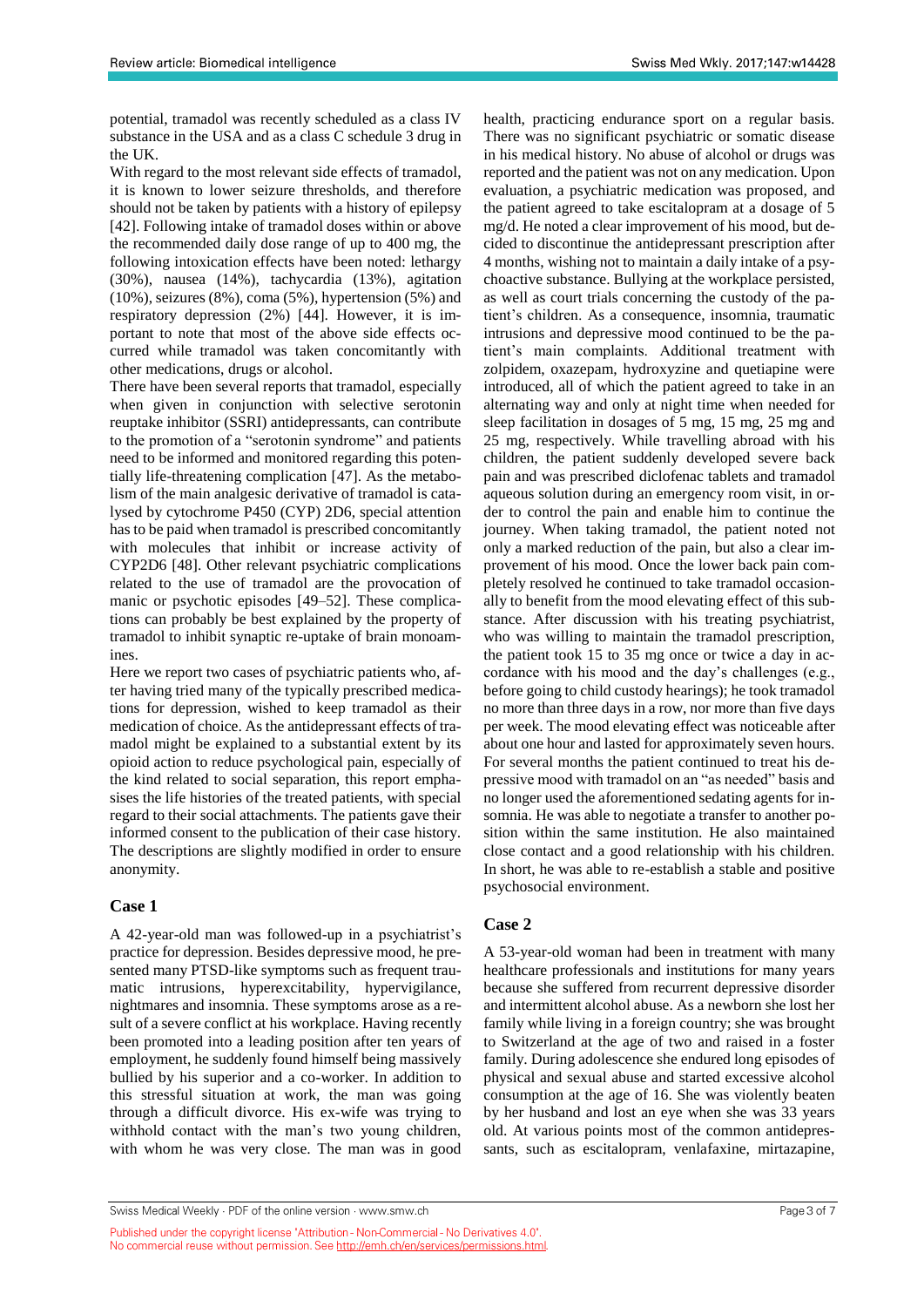sertraline, fluoxetine, and trazodone were prescribed by treating psychiatrists. However, the patient did not experience a durable improvement of mood or functioning. Instead she suffered from severe oedema induced by these medications and had an increased incidence of suicidal thoughts. At the age of 49 years she had to undergo surgery and as a result received a tramadol prescription for pain control when leaving the hospital. In the subsequent weeks she realised that she felt a marked improvement of her mood after taking tramadol. She explained the effects of tramadol in the following way: "Tramadol helps me with addressing and soothing my suffering better than the antidepressants." In addition, she noticed that whilst taking tramadol regularly, she consumed significantly less alcohol. She therefore continued taking tramadol aqueous solution on a daily basis at a dosage ranging between 25 and 100 mg. Her psychiatrist agreed to renew the prescription. During the duration of treatment the patient never felt the need to increase the dosage beyond 100 mg/d and after 6 months of daily use she tapered off tramadol within 2 months. The patient reported she felt better in general and became abstinent of alcohol. Recently, the patient developed an intensive fear of the possible loss of contact with one of her two sons. Her son was having substantial difficulties completing a professional training course and was at risk of getting involved with "the wrong crowd". As a consequence of her constant worry, the patient relapsed into heavy alcohol consumption (up to two litres of wine per day) and reported increased need for psychiatric medication. She therefore agreed to take quetiapine 100 mg daily in addition to alprazolam (up to 2 mg daily, as needed) as prescribed by her psychiatrist. Remembering the beneficial effects of tramadol, the patient, in agreement with her doctor, reinitiated that medication and on the first day again experienced a marked decrease in depressive mood and her craving for alcohol. In the following months she maintained a daily use of tramadol, with dosages ranging between 50 and 100 mg, and continued to be abstinent from alcohol. When the worry for her son was reactivated by new incidents, she resumed a low quantity use of alcohol (two glasses of wine per day).

#### **Discussion**

These case studies are shared for practitioners within a translational perspective to consider the use of tramadol in cases of mild to moderate depression. The historical utility of opioids in treating depression, along with evidence stemming from many preclinical studies suggest that the use of relatively safe, low-acting opioids such as tramadol may be a useful strategy, especially when other treatments have failed.

In the two cases reported here the presence of severe interpersonal social stress is highlighted. The man described in case one endured two distinct types of social stress: first he faced sudden exclusion from his workplace, where he had been integrated and highly engaged for a long period of time; second, he was exposed to the

danger of being separated from and losing the connection with his children. Thanks to his psychiatrist's supportive treatment, as well as to the various medications taken "as needed", the most relevant of them being tramadol, he was able to maintain a high level of functioning on both the social and the professional level. There were no relevant side effects and, importantly, there was no development of tramadol abuse.

Case number two is striking owing to the high degree of adverse events throughout the life of this woman. It is very likely that the loss of her biological family, the placements in foster homes, especially the abuse perpetrated by "caregivers" and eventually the violent aggression of her spouse (leading to the loss of an eye) contributed highly to the development of chronic depression and alcohol abuse. It is also interesting to note that the patient relapsed into a high level of alcohol consumption when she was afraid of losing contact and bonding with one of her sons. This kind of perceived loss appears to have the ability to stimulate an intense stress reaction, similar to the aforementioned "separation distress" (PANIC/separation-distress system response described in abundant aforementioned animal work). Eventually the patient resumed taking tramadol, and both her depressive mood and her excessive alcohol consumption improved within hours. This patient took tramadol on a sustained daily basis (with many months of follow-up), without ever increasing the dosage beyond 100 mg per day, and the beneficial effect on depressive mood and alcohol use was maintained at this low dosage level. This efficacy of tramadol for significantly reducing alcohol consumption may reflect its use as an appropriate pain medication for a patient whose alcohol abuse might be conceptualised as a chronic psychological pain disorder [53].

In both cases, tramadol promoted termination of intake of the previously used sedating medications (case one) and the excessive use of alcohol (case two). Thus, tramadol appears to be a beneficial medication for treating forms of depression in which factors of social stress due to interpersonal problems or disruption of significant bonding are evident and cannot be reduced in the short term by other interventions, such as psychotherapy.

It is somehow surprising that tramadol and other "safe" opioid agonists such as buprenorphine, are prescribed only marginally by psychiatrists and family doctors and typically only as the continuation of a treatment that was initiated for the management of physical pain. As such, the two cases reported here illustrate how tramadol was identified as an effective antidepressant treatment within a gradual process of testing out several alternative medications. Both patient and prescribing physician needed to have a high level of openness that allowed the recognition of the striking therapeutic effects of tramadol on the one hand, as well as the willingness to maintain its "off label" prescription, on the other hand.

Currently, tramadol as well as buprenorphine are pharmacologically well investigated and clinically well-established substances, which act on central opioid systems and are known to be comparatively safe with regard to

Swiss Medical Weekly · PDF of the online version · www.smw.ch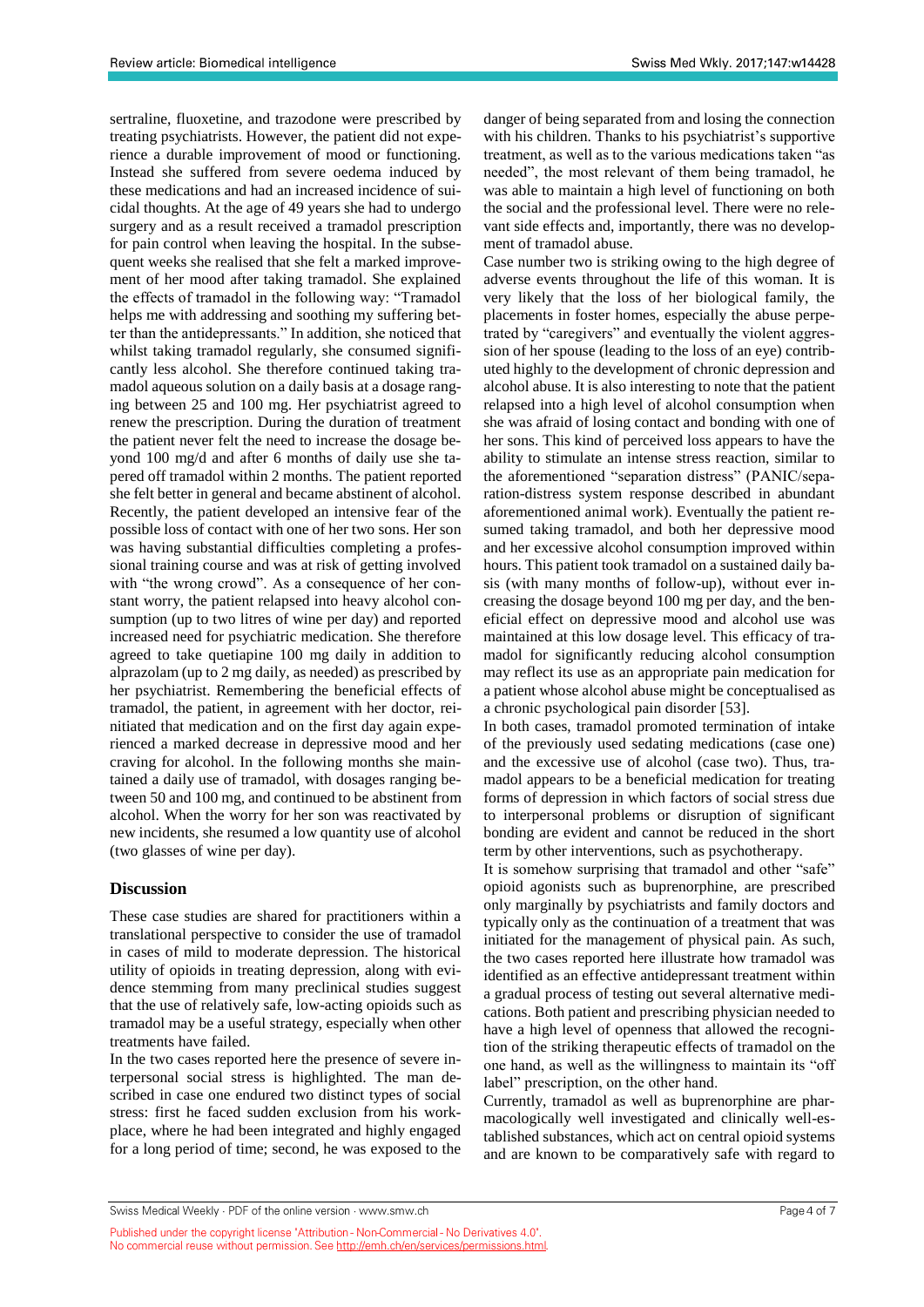development of addictive urges and life-threatening intoxication, especially at the low doses that may be needed to treat depression (e.g., [31, 35]). Of course, prescribing physicians should remain alert to the possible emergence of a "serotonin syndrome" from overdoses of tramadol [47].

Whether the potentially unique effects of tramadol are due exclusively to gentle facilitation of opioid activity in the brain, or associated monoamine changes, or a mixture of the two, needs further investigation. Already in the mid-1990s there was a surge of interest in using buprenorphine for the treatment of refractory depression. Based on the review of case-studies by Bodkin et al. [31], as well as on his own clinical observations with patients for whom buprenorphine was found to be "dramatically effective", Callaway expressed concerns about the lack of interest by the manufacturer of the substance, by physicians and by the National Institute on Drug Abuse to develop buprenorphine as a treatment option for indications other than pain control or as a substitute for treating severe opiate addiction [54]. Meanwhile, buprenorphine has indeed become a well-established option for treating opiate addiction in many countries, but it is possible that this identity as a treatment of choice for severe drug addiction leads to a "stigmatisation" of this substance, and may hinder clinicians and regulatory authorities from giving a proper hearing to proposals for other possible useful indications. Such biases may be less onerous for tramadol.

Specifically, tramadol, which is not particularly involved in the field of addiction medicine, might be in a better position to gain the attention of the various players who are well placed to investigate whether a new indication for tramadol, such as depression, can be formally established. Another argument in favour of tramadol in the treatment of depression is the fact that it elevates monoamine levels in synaptic clefts, whereas buprenorphine does not have this ability. Thus, tramadol has a triple action (functional serotoninergic, noradrenergic and opioidergic agonism) all of which are relevant in treating psychic suffering, especially suffering from the feelings of psychic "pain" that can arise from social loss.

In summary, tramadol seems to be a useful option for treating acute psychiatric crises due to sudden affectively painful losses or disruption of social cohesion (e.g., rupture of relationships, death of loved ones, loss of the workplace, etc.). The short-term use of tramadol during such social crises would also diminish the risk that this medication might become a substance of abuse. If tramadol turns out to be an equally or, possibly, better option than the most commonly used antidepressants for managing chronic and treatment-refractory depression, long-term tramadol treatment might be a viable longterm prescription strategy as well, since, as discussed, there are few reported cases of rapid tolerance and escalation of doses. Thus, most patients might benefit from tramadol's effects without needing increases in dosage beyond the range known from well-established pain-control best practice.

With regard to the evident difficulties of basic neuroscience and of the drug industry to find and implement new molecules and strategies for treating depression [11, 12], it is obvious that additional efforts should be undertaken to evaluate treatment options focusing on the endogenous opioidergic systems of the brain, which are now well-established for controlling the psychological pain of social loss in animal models [7, 10]. Thus, further research should be undertaken to investigate the potential benefits, risks and side effects of tramadol use in future psychiatric care and to weigh the beneficial effects of tramadol treatment in comparison with the many long-established standard treatments.

However, there is a dilemma to be solved. For the past ten years there has been a dramatic rise in severe opiate addiction in North America, partly due to diverted medical prescriptions [55, 56]. Alarmed by this burden, practitioners may have overlooked relatively safe opioids, such as buprenorphine and tramadol. With our attention focused on the devastating aspects of opiate addiction, practitioners may also not be sufficiently aware of the possibility (which arises from the aforementioned vast literature describing the links between the endogenous opioidergic system and the evolutionary neurochemical coding of social reward/satisfaction in mammalian brains) that many people, in fact, are self-medicating with prescribed or nonprescribed opiates in order to reduce suffering from separation distress – the psychic pain that arises from social exclusion.

In accordance with this view, prescription of relatively safe opioid molecules could be considered an appropriate pharmacological manoeuvre to promote the emotional resources that all human beings need in order to thrive psychologically. When normal capacities to cope with psychological pain are severely compromised, tramadol used judiciously could be a "life saver".

Perhaps such approaches are not being adequately considered, since opioids have been culturally demonised, even though brain science has clarified how important our endogenous brain opioids are in naturally facilitating positive mood and happiness and in counteracting the diverse psychological-social "pains" that promote depression. More extensive well-controlled psychiatric research with such agents might help reverse such biases (for example [20, 35, 57]), and restore the use of safe variants of such agents to psychiatric practice. This may be especially important when more traditionally accepted approaches have failed to reverse the underlying anhedonia. As shown, safe opioids appear to be capable of soothing the most evident psychologically "painful" suffering that arises from the separation distress, and perhaps various other intrinsic negative affect systems of the brain.

### **Acknowledgment**

Ms Abigail Fairfax for revision of the English manuscript

#### **Funding / potential competing interests**

No financial support and no other potential conflict of interest relevant to this article was reported.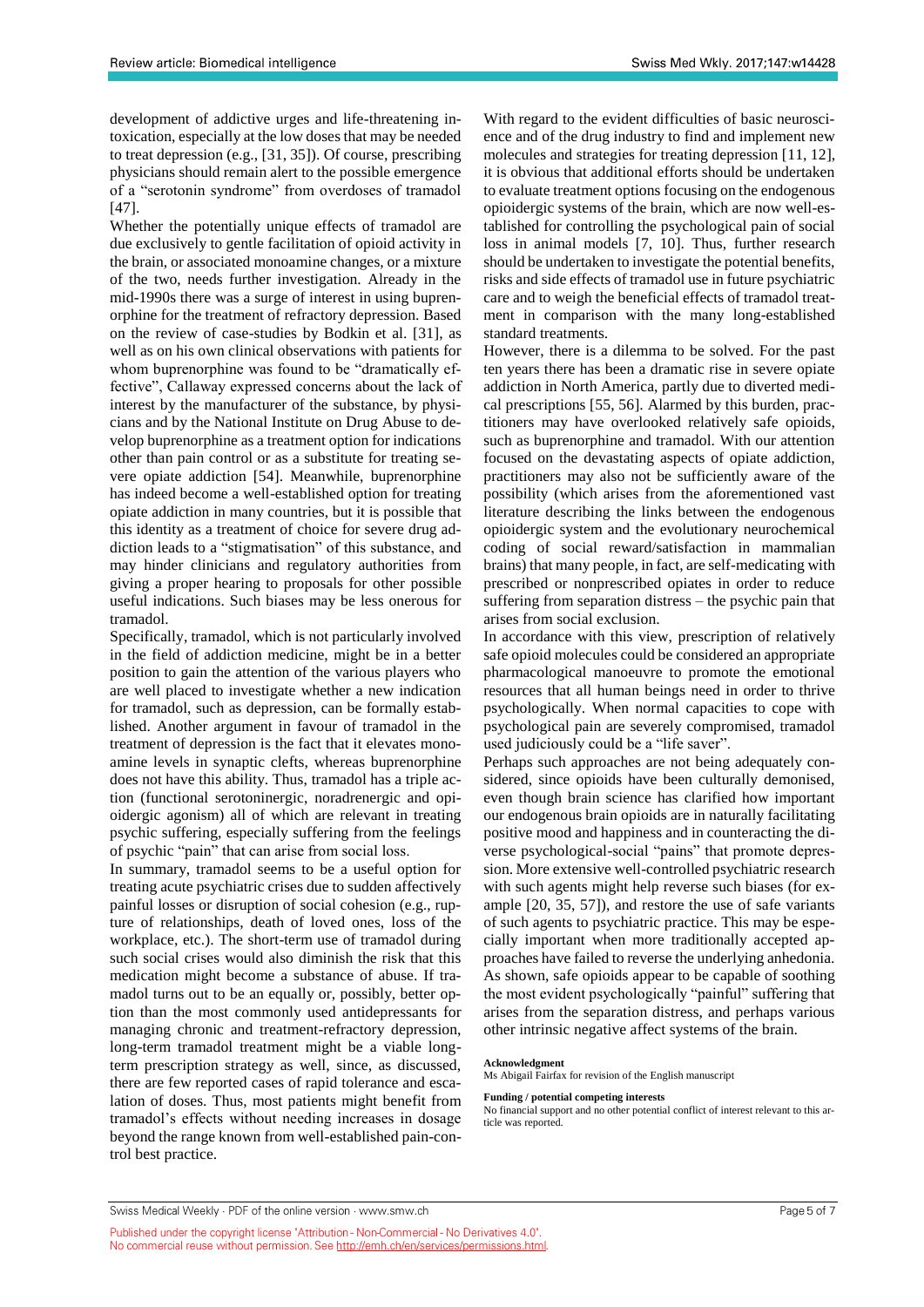Correspondence : Ansgar Rougemont-Bücking, MD Centre Inis Rue du Collège 3 CH-1800 Vevey Switzerland therapie.rougemont-buecking[at]bluewin.ch

#### **References**

- Kessler RC, Bromet EJ. The epidemiology of depression across cultures. Annu Rev Public Health. 2013;34(1):119-38. [PubMed](http://www.ncbi.nlm.nih.gov/entrez/query.fcgi?cmd=Retrieve&db=PubMed&list_uids=23514317&dopt=Abstract) <http://dx.doi.org/10.1146/annurev-publhealth-031912-114409>
- 2 Barchas JD, Brody BD. Perspectives on depression--past, present, future(a). Ann N Y Acad Sci. 2015;1345(1):1–15. [PubMed](http://www.ncbi.nlm.nih.gov/entrez/query.fcgi?cmd=Retrieve&db=PubMed&list_uids=26014447&dopt=Abstract)  $\frac{dx}{du}$  doi.org/10.1111/nyas.1277
- 3 Gold PW, Machado-Vieira R, Pavlatou MG. Clinical and biochemical manifestations of depression: relation to the neurobiology of stress. Neural Plast. 2015;2015:581976. [PubMed](http://www.ncbi.nlm.nih.gov/entrez/query.fcgi?cmd=Retrieve&db=PubMed&list_uids=25878903&dopt=Abstract) <http://dx.doi.org/10.1155/2015/581976>
- 4 Mahar I, Bambico FR, Mechawar N, Nobrega JN. Stress, serotonin, and hippocampal neurogenesis in relation to depression and antidepressant effects. Neurosci Biobehav Rev. 2014;38:173–92. [PubMed](http://www.ncbi.nlm.nih.gov/entrez/query.fcgi?cmd=Retrieve&db=PubMed&list_uids=24300695&dopt=Abstract) <http://dx.doi.org/10.1016/j.neubiorev.2013.11.009>
- 5 Trollope AF, Gutièrrez-Mecinas M, Mifsud KR, Collins A, Saunderson EA, Reul JMHM. Stress, epigenetic control of gene expression and memory formation. Exp Neurol. 2012;233(1):3–11. [PubMed](http://www.ncbi.nlm.nih.gov/entrez/query.fcgi?cmd=Retrieve&db=PubMed&list_uids=21466804&dopt=Abstract) http://dx.doi.org/10.1016/j.expneurol.2011.03.02
- 6 Nemeroff CB, Heim CM, Thase ME, Klein DN, Rush AJ, Schatzberg AF, et al. Differential responses to psychotherapy versus pharmacotherapy in patients with chronic forms of major depression and childhood trauma. Proc Natl Acad Sci USA. 2003;100(24):14293–6. [PubMed](http://www.ncbi.nlm.nih.gov/entrez/query.fcgi?cmd=Retrieve&db=PubMed&list_uids=14615578&dopt=Abstract)  $\frac{h}{d}$  //dx.doi.org/10.1073/pnas.2336126100
- Panksepp J, Watt D. Why does depression hurt? Ancestral primary-process separation-distress (PANIC/GRIEF) and diminished brain reward (SEEK-ING) processes in the genesis of depressive affect. Psychiatry. 2011;74(1):5–13. [PubMed](http://www.ncbi.nlm.nih.gov/entrez/query.fcgi?cmd=Retrieve&db=PubMed&list_uids=21463165&dopt=Abstract) <http://dx.doi.org/10.1521/psyc.2011.74.1.5>
- Zellner MR, Watt DF, Solms M, Panksepp J. Affective neuroscientific and neuropsychoanalytic approaches to two intractable psychiatric problems: why depression feels so bad and what addicts really want. Neurosci Biobe-hav Rev. 2011;35(9):2000–8. [PubMed](http://www.ncbi.nlm.nih.gov/entrez/query.fcgi?cmd=Retrieve&db=PubMed&list_uids=21241736&dopt=Abstract) [http://dx.doi.org/10.1016/j.neubio](http://dx.doi.org/10.1016/j.neubiorev.2011.01.003)[rev.2011.01.003](http://dx.doi.org/10.1016/j.neubiorev.2011.01.003)
- Katona C, Peveler R, Dowrick C, Wessely S, Feinmann C, Gask L, et al. Pain symptoms in depression: definition and clinical significance. Clin Med  $(1 \text{ ord})$ , 2005:5(4):200.5, BubMed bury/(dx doi srx/10.7961/slinmediains 5. (Lond).  $2005;5(4):390-5.$  [PubMed](http://www.ncbi.nlm.nih.gov/entrez/query.fcgi?cmd=Retrieve&db=PubMed&list_uids=16138496&dopt=Abstract) http://dx.doi.org/10.  $4 - 390$
- 10 Panksepp J. Affective Neuroscience: The foundations of human and animal emotions. New York: Oxford University Press; 1998.
- 11 Panksepp J. Affective preclinical modeling of psychiatric disorders: taking imbalanced primal emotional feelings of animals seriously in our search for novel antidepressants. Dialogues Clin Neurosci. 2015;17(4):363-79. [Pub-](http://www.ncbi.nlm.nih.gov/entrez/query.fcgi?cmd=Retrieve&db=PubMed&list_uids=26869838&dopt=Abstract)[Med](http://www.ncbi.nlm.nih.gov/entrez/query.fcgi?cmd=Retrieve&db=PubMed&list_uids=26869838&dopt=Abstract)
- 12 Panksepp J. The cross-mammalian neurophenomenology of primal emotional affects: From animal feelings to human therapeutics. J Comp Neurol.  $2016:524(8):1624-35$ . [PubMed](http://www.ncbi.nlm.nih.gov/entrez/query.fcgi?cmd=Retrieve&db=PubMed&list_uids=26876723&dopt=Abstract) http://dx.doi.org/10.1002/cn
- 13 Panksepp J, Herman BH, Vilberg T, Bishop P, DeEskinazi FG. Endogenous opioids and social behavior. Neurosci Biobehav Rev. 1980;4(4):473–8[7.](http://www.ncbi.nlm.nih.gov/entrez/query.fcgi?cmd=Retrieve&db=PubMed&list_uids=6258111&dopt=Abstract) [PubMed](http://www.ncbi.nlm.nih.gov/entrez/query.fcgi?cmd=Retrieve&db=PubMed&list_uids=6258111&dopt=Abstract) [http://dx.doi.org/10.1016/0149-7634\(80\)90036-6](http://dx.doi.org/10.1016/0149-7634(80)90036-6)
- 14 Eisenberger NI, Lieberman MD. Why rejection hurts: a common neural alarm system for physical and social pain. Trends Cogn Sci. 2004;8(7):294– 300. Published online July 10, 2004. [PubMed](http://www.ncbi.nlm.nih.gov/entrez/query.fcgi?cmd=Retrieve&db=PubMed&list_uids=15242688&dopt=Abstract) <http://dx.doi.org/10.1016/j.tics.2004.05.010>
- 15 Macdonald G, Leary MR. Why does social exclusion hurt? The relationship between social and physical pain. Psychol Bull. 2005;131(2):202–23. [Pub-](http://www.ncbi.nlm.nih.gov/entrez/query.fcgi?cmd=Retrieve&db=PubMed&list_uids=15740417&dopt=Abstract)[Med](http://www.ncbi.nlm.nih.gov/entrez/query.fcgi?cmd=Retrieve&db=PubMed&list_uids=15740417&dopt=Abstract) <http://dx.doi.org/10.1037/0033-2909.131.2.202>
- 16 Eisenberger NI. The neural bases of social pain: evidence for shared representations with physical pain. Psychosom Med. 2012;74(2):126–35. Published online January 31, 2012. [PubMed](http://www.ncbi.nlm.nih.gov/entrez/query.fcgi?cmd=Retrieve&db=PubMed&list_uids=22286852&dopt=Abstract) <http://dx.doi.org/10.1097/PSY.0b013e3182464dd1>
- 17 Panksepp J, Herman B, Conner R, Bishop P, Scott JP. The biology of social attachments: opiates alleviate separation distress. Biol Psychiatry. 1978;13(5):607–18. [PubMed](http://www.ncbi.nlm.nih.gov/entrez/query.fcgi?cmd=Retrieve&db=PubMed&list_uids=83167&dopt=Abstract)
- 18 Herman BH, Panksepp J. Ascending endorphin inhibition of distress vocalization. Science. 1981;211(4486):1060–2. [PubMed](http://www.ncbi.nlm.nih.gov/entrez/query.fcgi?cmd=Retrieve&db=PubMed&list_uids=7466377&dopt=Abstract) /dx.doi.org/10.1126/science.74663
- 19 Panksepp J, Normansell LA, Herman B, Bishop P, Crepeau L. Neural and neurochemical control of the separation distress call. In: Newman JD, editor. The Physiological Control of Mammalian Vocalizations. New York: Plenum; 1988. p. 263-300.
- 20 Panksepp J, Yovell Y. Preclinical modeling of primal emotional affects (Seeking, Panic and Play): gateways to the development of new treatments for depression. Psychopathology. 2014;47(6):383-93. [PubMed](http://www.ncbi.nlm.nih.gov/entrez/query.fcgi?cmd=Retrieve&db=PubMed&list_uids=25341411&dopt=Abstract) <http://dx.doi.org/10.1159/000366208>
- 21 Panksepp J, Yates G, Ikemoto S, Nelson E. Simple ethological models of depression: social-isolation induced "despair" in chicks and mice. In: Olivier B, Moss J, Slangen JL, editors. Animal Models in Psychopharmacology. Basel: Birkhäuser; 1991. p. 161-81.
- 22 Tenore PL. Psychotherapeutic benefits of opioid agonist therapy. J Addict Dis. 2008;27(3):49-65. [PubMed](http://www.ncbi.nlm.nih.gov/entrez/query.fcgi?cmd=Retrieve&db=PubMed&list_uids=18956529&dopt=Abstract)
- doi.org/10.1080/10550880802122646 23 Estes JW. John Jone's Mysteries of Opium Reveal'd (1701): key to historical opiates. J Hist Med Allied Sci. 1979;34(2):200-10. PubMe <http://dx.doi.org/10.1093/jhmas/XXXIV.2.200>
- 24 Berrocoso E, Sánchez-Blázquez P, Garzón J, Mico JA. Opiates as antidepressants. Curr Pharm Des. 2009;15(14):1612–22. [PubMed](http://www.ncbi.nlm.nih.gov/entrez/query.fcgi?cmd=Retrieve&db=PubMed&list_uids=19442177&dopt=Abstract) <http://dx.doi.org/10.2174/138161209788168100>
- Doggett NS, Reno H, Spencer PS. Narcotic agonists and antagonists as models for potential antidepressant drugs. Neuropharmacology. 1975;14(7):507–15. [PubMed](http://www.ncbi.nlm.nih.gov/entrez/query.fcgi?cmd=Retrieve&db=PubMed&list_uids=1153093&dopt=Abstract) [http://dx.doi.org/10.1016/0028-](http://dx.doi.org/10.1016/0028-3908(75)90055-6) [3908\(75\)90055-6](http://dx.doi.org/10.1016/0028-3908(75)90055-6)
- 26 Gold MS, Pottash AC, Sweeney D, Martin D, Extein I. Antimanic, antidepressant, and antipanic effects of opiates: clinical, neuroanatomical, and bio-chemical evidence. Ann N Y Acad Sci. 1982;398(1 Opioids in Me):140–5[0.](http://www.ncbi.nlm.nih.gov/entrez/query.fcgi?cmd=Retrieve&db=PubMed&list_uids=6961853&dopt=Abstract)<br>PubMed http://dx.doi.org/10.1111/i.1749-6632.1982.tb39488.x [PubMed](http://www.ncbi.nlm.nih.gov/entrez/query.fcgi?cmd=Retrieve&db=PubMed&list_uids=6961853&dopt=Abstract) http://dx.doi.org/10.1111/j.1749-6632.1982
- 27 Besson A, Privat AM, Fialip J, Eschalier A. Effects of morphine, naloxone and their interaction in the learned-helplessness paradigm in rats. Psychopharmacology (Berl). 1996;123(1):71–8. [PubMed](http://www.ncbi.nlm.nih.gov/entrez/query.fcgi?cmd=Retrieve&db=PubMed&list_uids=8741957&dopt=Abstract) tp://dx.doi.org/10.1007/BF02246283
- 28 Fichna J, Janecka A, Piestrzeniewicz M, Costentin J, do Rego JC. Antidepressant-like effect of endomorphin-1 and endomorphin-2 in mice. Neuropsychopharmacology. 2007;32(4):813–21. [PubMed](http://www.ncbi.nlm.nih.gov/entrez/query.fcgi?cmd=Retrieve&db=PubMed&list_uids=16823383&dopt=Abstract) <http://dx.doi.org/10.1038/sj.npp.1301149>
- 29 Tao R, Auerbach SB. Involvement of the dorsal raphe but not median raphe nucleus in morphine-induced increases in serotonin release in the rat forebrain. Neuroscience. 1995;68(2):553–61. [PubMed](http://www.ncbi.nlm.nih.gov/entrez/query.fcgi?cmd=Retrieve&db=PubMed&list_uids=7477965&dopt=Abstract) [http://dx.doi.org/10.1016/0306-4522\(95\)00154-B](http://dx.doi.org/10.1016/0306-4522(95)00154-B)
- 30 Almatroudi A, Husbands SM, Bailey CP, Bailey SJ. Combined administration of buprenorphine and naltrexone produces antidepressant-like effects in mice. J Psychopharmacol. 2015;29(7):812-21. [PubMed](http://www.ncbi.nlm.nih.gov/entrez/query.fcgi?cmd=Retrieve&db=PubMed&list_uids=26045511&dopt=Abstract) dx.doi.org/10.1177/026988111
- 31 Bodkin JA, Zornberg GL, Lukas SE, Cole JO. Buprenorphine treatment of refractory depression. J Clin Psychopharmacol. 1995;15(1):49-57. [PubMed](http://www.ncbi.nlm.nih.gov/entrez/query.fcgi?cmd=Retrieve&db=PubMed&list_uids=7714228&dopt=Abstract) <http://dx.doi.org/10.1097/00004714-199502000-00008>
- 32 Browne CA, van Nest DS, Lucki I. Antidepressant-like effects of buprenorphine in rats are strain dependent. Behav Brain Res. 2015;278:385–92. [Pub-](http://www.ncbi.nlm.nih.gov/entrez/query.fcgi?cmd=Retrieve&db=PubMed&list_uids=25453747&dopt=Abstract)[Med](http://www.ncbi.nlm.nih.gov/entrez/query.fcgi?cmd=Retrieve&db=PubMed&list_uids=25453747&dopt=Abstract) <http://dx.doi.org/10.1016/j.bbr.2014.10.014>
- 33 Fava M, Memisoglu A, Thase ME, Bodkin JA, Trivedi MH, de Somer M, et al. Opioid Modulation With Buprenorphine/Samidorphan as Adjunctive Treatment for Inadequate Response to Antidepressants: A Randomized Double-Blind Placebo-Controlled Trial. Am J Psychiatry. 2016;173(5):499– 508. [PubMed](http://www.ncbi.nlm.nih.gov/entrez/query.fcgi?cmd=Retrieve&db=PubMed&list_uids=26869247&dopt=Abstract) <http://dx.doi.org/10.1176/appi.ajp.2015.15070921>
- 34 Karp JF, Butters MA, Begley AE, Miller MD, Lenze EJ, Blumberger DM, et al. Safety, tolerability, and clinical effect of low-dose buprenorphine for treatment-resistant depression in midlife and older adults. J Clin Psychiatry. 2014;75(8):e785-93. [PubMed](http://www.ncbi.nlm.nih.gov/entrez/query.fcgi?cmd=Retrieve&db=PubMed&list_uids=25191915&dopt=Abstract) http://dx.doi.org/10.4088/JCP.13m0872
- 35 Yovell Y, Bar G, Mashiah M, Baruch Y, Briskman I, Asherov J, et al. Ultra-Low-Dose Buprenorphine as a Time-Limited Treatment for Severe Suicidal Ideation: A Randomized Controlled Trial. Am J Psychiatry. 2016;173(5):491–8. [PubMed](http://www.ncbi.nlm.nih.gov/entrez/query.fcgi?cmd=Retrieve&db=PubMed&list_uids=26684923&dopt=Abstract)

<http://dx.doi.org/10.1176/appi.ajp.2015.15040535>

- 36 Kalra BS, Tayal V, Chawla S. Antidepressant-like activity of tramadol in mice. Indian J Psychiatry. 2008;50(1):51–3. [PubMed](http://www.ncbi.nlm.nih.gov/entrez/query.fcgi?cmd=Retrieve&db=PubMed&list_uids=19771308&dopt=Abstract) 10.4103/0019-554
- 37 Rojas-Corrales MO, Gibert-Rahola J, Micó JA. Tramadol induces antidepressant-type effects in mice. Life Sci. 1998;63(12):PL175–80. [PubMed](http://www.ncbi.nlm.nih.gov/entrez/query.fcgi?cmd=Retrieve&db=PubMed&list_uids=9749830&dopt=Abstract) [http://dx.doi.org/10.1016/S0024-3205\(98\)00369-5](http://dx.doi.org/10.1016/S0024-3205(98)00369-5)
- 38 Tayal V, Kalra BS, Chawla S. Evaluation of antidepressant activity of tramadol in mice. Indian J Pharmacol. 2008;40(3):129–30. [PubMed](http://www.ncbi.nlm.nih.gov/entrez/query.fcgi?cmd=Retrieve&db=PubMed&list_uids=20040941&dopt=Abstract) <http://dx.doi.org/10.4103/0253-7613.42307>
- 39 Shapira NA, Verduin ML, DeGraw JD. Treatment of refractory major depression with tramadol monotherapy. J Clin Psychiatry. 2001;62(3):205–[6.](http://www.ncbi.nlm.nih.gov/entrez/query.fcgi?cmd=Retrieve&db=PubMed&list_uids=11305709&dopt=Abstract) [PubMed](http://www.ncbi.nlm.nih.gov/entrez/query.fcgi?cmd=Retrieve&db=PubMed&list_uids=11305709&dopt=Abstract) <http://dx.doi.org/10.4088/JCP.v62n0312b>
- 40 Geracioti TD. Tramadol treatment of combat-related posttraumatic stress disorder. Ann Clin Psychiatry. 2014;26(3):217–21. [PubMed](http://www.ncbi.nlm.nih.gov/entrez/query.fcgi?cmd=Retrieve&db=PubMed&list_uids=25166484&dopt=Abstract)
- 41 Spencer C. The efficacy of intramuscular tramadol as a rapid-onset antidepressant. Aust N Z J Psychiatry. 2000;34(6):1032–3. [PubMed](http://www.ncbi.nlm.nih.gov/entrez/query.fcgi?cmd=Retrieve&db=PubMed&list_uids=11127616&dopt=Abstract) <http://dx.doi.org/10.1080/000486700284>
- Barber J. Examining the use of tramadol hydrochloride as an antidepressant. Exp Clin Psychopharmacol. 2011;19(2):123-30. [PubMed](http://www.ncbi.nlm.nih.gov/entrez/query.fcgi?cmd=Retrieve&db=PubMed&list_uids=21463069&dopt=Abstract) //dx.doi.org/10.1037/a002272
- 43 Adams EH, Breiner S, Cicero TJ, Geller A, Inciardi JA, Schnoll SH, et al. A comparison of the abuse liability of tramadol, NSAIDs, and hydrocodone in patients with chronic pain. J Pain Symptom Manage. 2006;31(5):465–7[6.](http://www.ncbi.nlm.nih.gov/entrez/query.fcgi?cmd=Retrieve&db=PubMed&list_uids=16716877&dopt=Abstract) [PubMed](http://www.ncbi.nlm.nih.gov/entrez/query.fcgi?cmd=Retrieve&db=PubMed&list_uids=16716877&dopt=Abstract) <http://dx.doi.org/10.1016/j.jpainsymman.2005.10.006>
- Grond S, Sablotzki A. Clinical pharmacology of tramadol. Clin Pharmacoki-net. 2004;43(13):879-923. [PubMed](http://www.ncbi.nlm.nih.gov/entrez/query.fcgi?cmd=Retrieve&db=PubMed&list_uids=15509185&dopt=Abstract) http://dx.doi.org/10.2165/00003088 [200443130-00004](http://dx.doi.org/10.2165/00003088-200443130-00004)

Swiss Medical Weekly · PDF of the online version · www.smw.ch